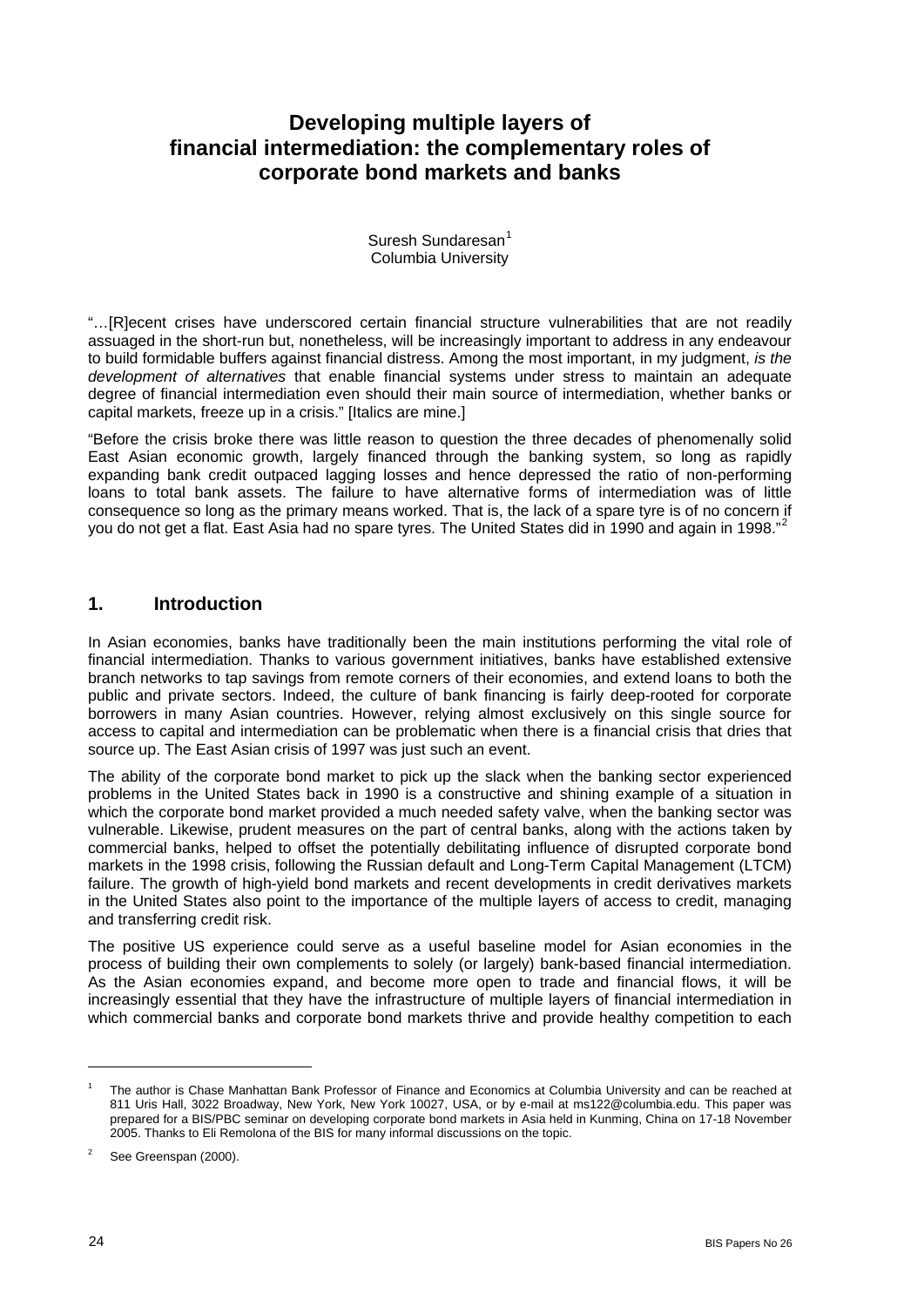other in the provision of credit and intermediation. They will also need more market-based management of credit risk. Making all this happen will require careful planning and sustained effort. The rest of this paper is devoted to a discussion of the steps necessary to pave the way for this process.

Section 2 of the paper articulates the areas where developmental efforts have to be concentrated in order to promote a public corporate bond market. While there are many areas that require simultaneous attention from policymakers and regulators, the paper will dwell on two important dimensions: a) legal frameworks, bankruptcy reform and investor protection (Section 3); and b) transparency of secondary markets in corporate debt (Section 4). Section 5 briefly discusses some of the issues identified in Section 2 (but not discussed in Sections 3 or 4) and draws conclusions.

#### **2. Developing corporate bond markets**

Development of multiple and complementary institutions for performing financial intermediation takes time and effort and cannot be accomplished in the short run. Significant efforts have already been undertaken in Asian economies in this regard, as the other chapters in this volume have abundantly illustrated.

The supply of and demand for credit and liquidity is at the heart of financial intermediation. In order to develop an alternative to intermediation driven primarily by banks, it is necessary to simultaneously make progress on a number of fronts:

- Free flow of capital and market-based interest rates
- Legal frameworks, bankruptcy reform and investor protection $3$
- Corporate governance standards to mitigate wasteful agency costs, and control premiums to reduce the cost of corporate borrowing
- Prudent regulatory frameworks that promote self-regulation, but establish enforcement of disclosure-based rules
- Provision of stable and reliable government benchmark yield curves even when governments are running a surplus (the Australian and the US experiences are illustrative of the benefits of this policy).
- Developing transparent and efficient primary and secondary markets (the recent initiative by the Securities and Exchange Commission (SEC) in the United States to create TRACE (Trade Reporting and Compliance Engine) is worth studying in this connection).
- Broadening the investor base through the creation of bond funds<sup>[4](#page-1-1)</sup>
- Open access to currency and credit markets
- Provision of market mechanisms for credit risk transfer, such as credit default swaps, collateralised debt obligations, etc

Various chapters in this volume have focused on each of these topics. I will therefore restrict my attention in this paper to issues of bankruptcy reform and market transparency.

1

<span id="page-1-0"></span><sup>3</sup> See La Porta et al (1997, 1998 and 2002)

<span id="page-1-1"></span><sup>4</sup> See Ma and Remolona (2005) and Reserve Bank of Australia Bulletin (2003).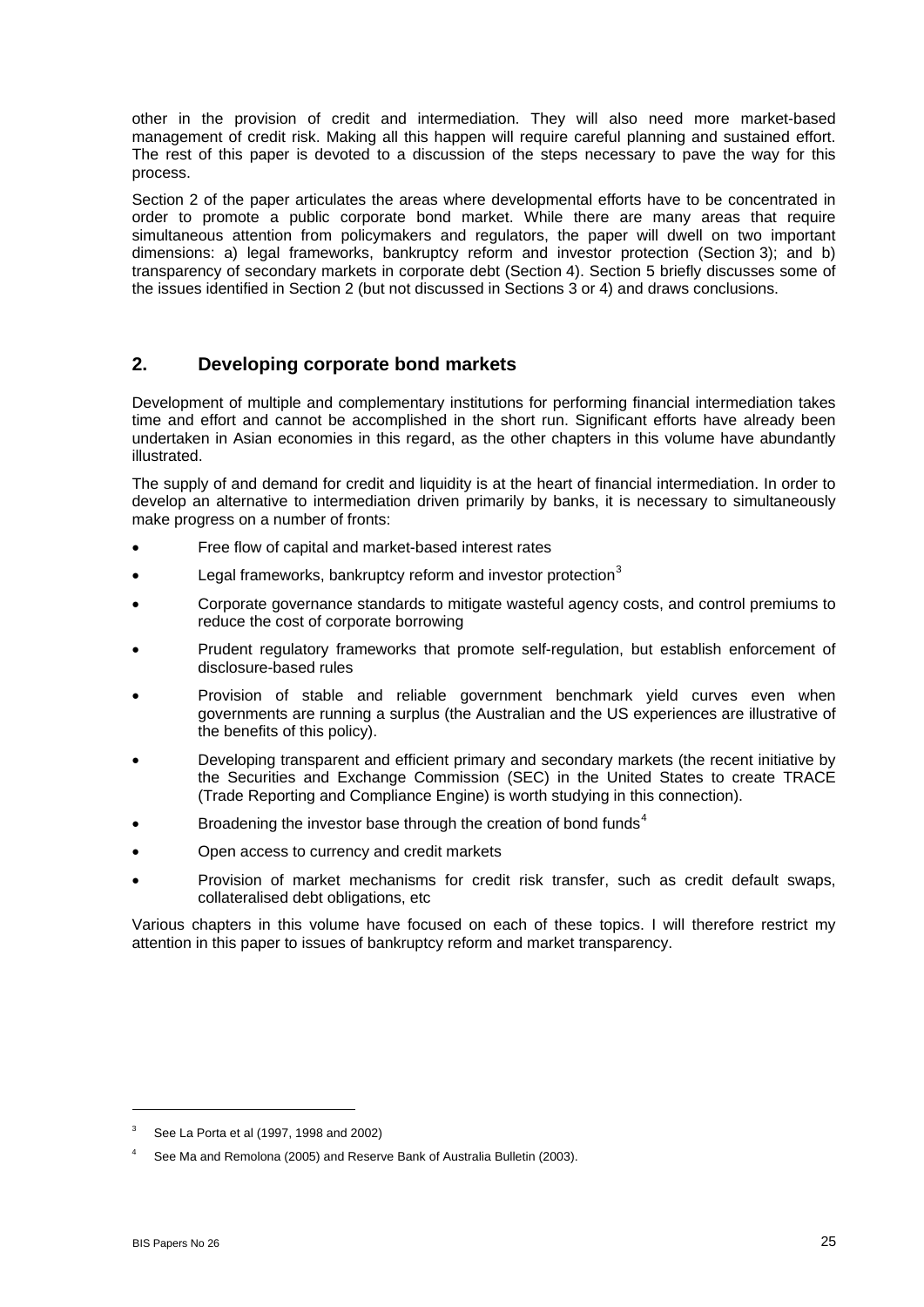### **3. Legal frameworks, bankruptcy reform and investor protection**

The respect for law, the nature of the legal code and the ability to enforce contracts determine the willingness of lenders and borrowers to participate in credit markets. In Table 1, which is based on studies by the World Bank and International Finance Corporation, I provide a comparison of some Asian economies with the more mature markets. The legal rights index in the second column measures the degree to which collateral and bankruptcy laws are designed to expand access to credit, as well as access to collateral for secured lenders. Higher scores reflect better access to both credit and collateral.

While Korea has made progress on all dimensions, other Asian countries appear to have some serious structural deficiencies. Contract enforcement delays are rather high in India, Thailand, Malaysia and China. As a percentage of debt, enforcement costs are very high in India, China and Malaysia. When enforcement is a problem, banks may rely on short-term debt (as argued in Diamond (2004)), which may pose significant asset-liability mismatch problems for corporate borrowers in Asian economies. In order to reduce the maturity mismatch problem and improve the debt capacity of the corporate sector, reform in the areas of legal framework, bankruptcy code/judiciary reform and corporate governance must be undertaken.

| Table 1                                                                                                           |                                                     |                                               |                                                               |                                               |                                                            |  |  |  |
|-------------------------------------------------------------------------------------------------------------------|-----------------------------------------------------|-----------------------------------------------|---------------------------------------------------------------|-----------------------------------------------|------------------------------------------------------------|--|--|--|
| Country                                                                                                           | Borrowers'<br>and lenders'<br>legal rights<br>index | <b>Contract</b><br>enforcement<br>time (days) | Contract<br>enforcement<br>cost<br>(as percentage<br>of debt) | Length of<br>bankruptcy<br>process<br>(years) | <b>Bankruptcy</b><br>costs<br>(as percentage<br>of estate) |  |  |  |
| China                                                                                                             | $\overline{2}$                                      | 241                                           | 25.5                                                          | 2.4                                           | 18                                                         |  |  |  |
| India                                                                                                             | 4                                                   | 425                                           | 43.1                                                          | 10                                            | 8                                                          |  |  |  |
| Korea                                                                                                             | 6                                                   | 75                                            | 5.4                                                           | 1.5                                           | 4                                                          |  |  |  |
| Malaysia                                                                                                          | 8                                                   | 300                                           | 20.2                                                          | 2.3                                           | 18                                                         |  |  |  |
| Thailand                                                                                                          | 5                                                   | 390                                           | 13.4                                                          | 2.6                                           | 38                                                         |  |  |  |
| Asia                                                                                                              | 5                                                   | 286                                           | 22                                                            | 4                                             | 17                                                         |  |  |  |
| Mature markets                                                                                                    | 7                                                   | 165                                           | 9                                                             | $\overline{2}$                                | 7                                                          |  |  |  |
| Source: IMF (2005): Chapter IV on "Recent Trends in Corporate Finance", Global Financial Stability Report, April. |                                                     |                                               |                                                               |                                               |                                                            |  |  |  |

Likewise, the length of the bankruptcy process is ten years in India, and bankruptcy costs (as a percentage of estate) range from 38% in Thailand to 4% in Korea. On average, the cost of bankruptcy stands at 17% in Asia, which compares with an average of 7% for more mature economies.

The ex ante cost of borrowing will reflect these costs: rational lenders will charge a premium to participate in markets characterised by poor contract enforcement and tardy bankruptcy procedures. At the limit, the debt capacity of the economy will be adversely affected by these deficiencies. Several emerging economies in Asia, including China and India, have undertaken reform of their bankruptcy codes. In discussing what might be important features of a bankruptcy code, Hart (1999) has identified the following aspects. First, the code should punish borrowers for not honouring contractual commitments, which is accomplished through suspension of dividends and enforcement of absolute priority when a firm files for bankruptcy. Second, the code should deliver efficient ex post outcomes, ie the total value of all claims should be maximised. This is difficult in practice as secured creditors may have a liquidation bias, and existing management may have a continuation bias. Third, the code should provide some value to borrowers in the process of financial distress resolution. Specifically, the process should permit illiquid but potentially solvent corporate borrowers to have a reasonable shot at reorganisation rather than being relegated to liquidation. Debt renegotiation, partial forgiveness of prior debt and exchange offers are very much in this spirit. It is also important to encourage the development of mechanisms such as Debtor in Possession (DIP) financing for borrowers already in financial distress. DIP financiers provide liquidity to distressed firms precisely when they are illiquid. In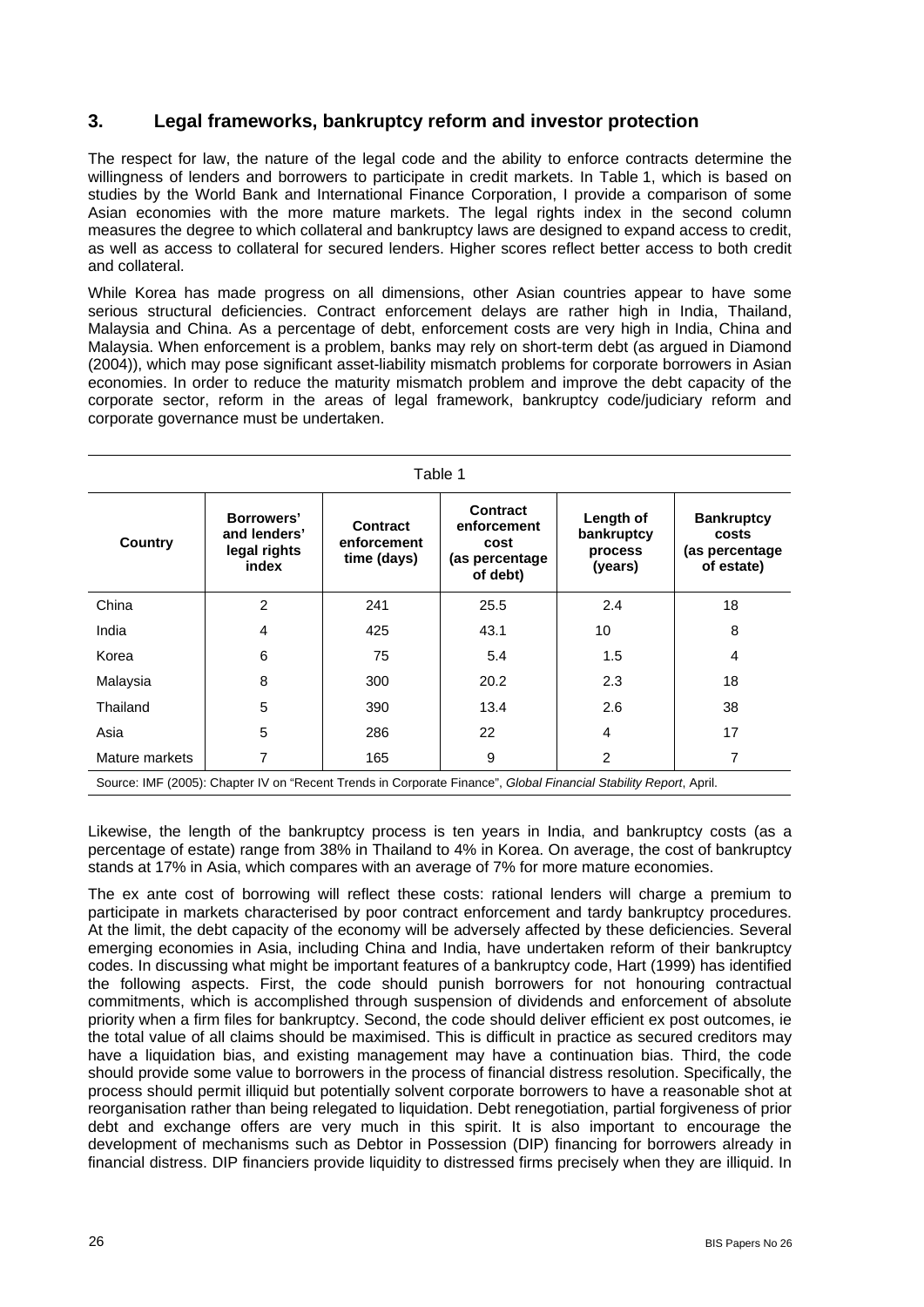order to encourage the development of such mechanisms, a bankruptcy code should provide suprapriority rights to such lenders.

In turning to investor protection, we must evaluate how well Asian economies compare to G-3 countries, which themselves are not immune to corporate fraud, as cases such as Worldcom and Enron have demonstrated. I now present some estimates on how well Asian economies have fared on accounting standards, rule of law, judicial efficiency, contract repudiation and expropriation risk. The source for this information (presented in Table 2 below) is the International Institute for Corporate Governance and the IMF. Low scores along each dimension reflect poor standards, and high scores indicate tight standards. Table 2 shows that Asian countries have some way to go in persuading investors that contract repudiation and expropriation risk are not significant. Judicial efficiency is still a major problem, especially in Thailand.

| Table 2  |                                                                                                                   |             |                        |                         |                              |  |  |
|----------|-------------------------------------------------------------------------------------------------------------------|-------------|------------------------|-------------------------|------------------------------|--|--|
| Country  | <b>Accounting</b><br>standards                                                                                    | Rule of law | Judicial<br>efficiency | Contract<br>repudiation | <b>Expropriation</b><br>risk |  |  |
| India    | 5.7                                                                                                               | 4.2         | 8                      | 6.1                     | 7.8                          |  |  |
| Korea    | 6.2                                                                                                               | 5.4         | 6                      | 8.6                     | 8.3                          |  |  |
| Malaysia | 7.6                                                                                                               | 6.8         | 9                      | 7.4                     | 8                            |  |  |
| Thailand | 6.4                                                                                                               | 6.3         | 3.3                    | 7.6                     | 7.4                          |  |  |
| Asia     | 6.5                                                                                                               | 5.7         | 6.6                    | 7.4                     | 7.9                          |  |  |
| $G-3$    | 6.6                                                                                                               | 9.4         | 9.7                    | 9.5                     | 9.9                          |  |  |
|          | Source: IMF (2005), Chapter IV on "Recent Trends in Corporate Finance", Global Financial Stability Report, April. |             |                        |                         |                              |  |  |

Note that the G-3 countries have a score of 9.5 or better on all dimensions with the exception of accounting standards. In the area of rule of law, Asian countries fare poorly in comparison to G-3 countries.

Large infrastructure investments, such as the building of highways, ports, power plants, etc, provide an ideal environment for the development of bond markets. This has been especially true in China, and there is great potential in India. However, in order to ensure that investors view corporate and public sector bonds as a core part of their savings portfolios, it is imperative that sweeping legal and judicial reforms are introduced to ensure swift and fair enforcement of contracts, adherence to the rule of law, and efficient financial distress resolution. As seen in the table above, contract repudiation and threat of expropriation are particular areas that require improvement.

### **4. Developing efficient primary and secondary markets**

Corporate debt obligations vary along a dizzying array of dimensions: credit quality (as reflected in agency ratings); market capitalisation (with issue sizes varying from a few million dollars to more than \$1-2 billion); contractual provisions (callability, puttability, convertibility and the like); seniority (senior or subordinated); security (secured or unsecured), etc. All this means that corporate bonds (unlike government debt in many economies) are not commodities that lend themselves to trading arrangements that work well for standardised contracts such as futures.

The presence of significant informational asymmetry between corporate borrowers and lenders also means that the primary market where corporate borrowers raise capital must reflect the diversity of corporate borrowers. For highly rated corporate borrowers who over a period of time have established their credentials through repeated borrowings and a track record of timely repayments, corporate bond borrowing may actually offer an opportunity to disintermediate. Specifically, borrowers can bypass the banking sector and tap directly into savings, thereby reducing the cost of bank intermediation. For established big corporate borrowers, public bond markets with registered bond issues may be a very desirable alternative. For other corporate borrowers, bank credit may continue to be the dominant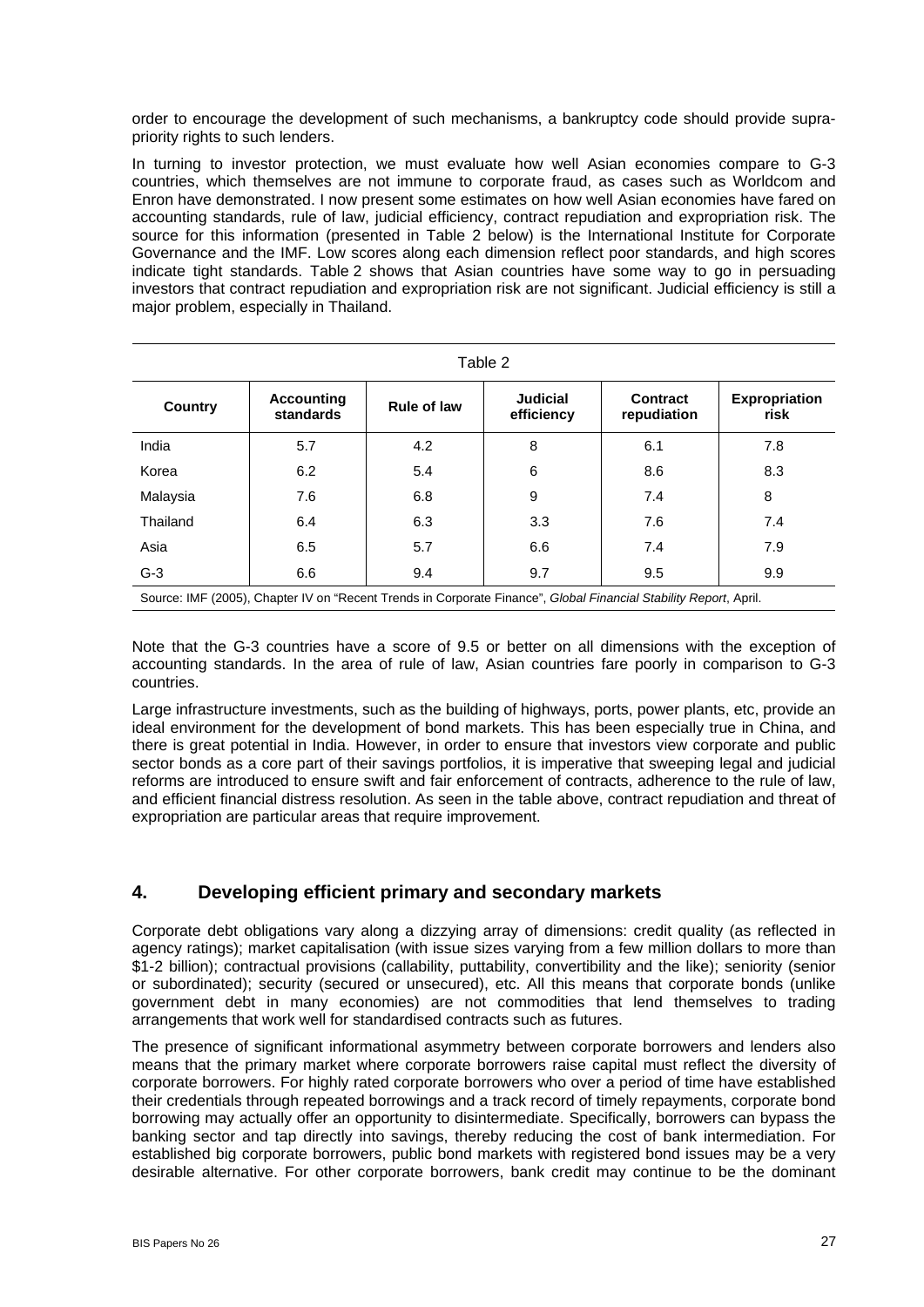alternative: even for non-investment grade borrowers, the continued resilience of the high-yield bond market in the United States over the last three decades is a reminder that public bond markets may prove to be a valuable alternative at lower ends of the credit spectrum. Indeed, bank credit often requires collateral, seniority and onerous covenants. At times when demand from investors is strong, corporate borrowers are able to replace bank debt with public bond issues, which often have less onerous covenants, and may be junior and unsecured. There are other times when access to highyield markets can be costly (due to reduced demand from investors and an increased need for monitoring of the borrowers by lenders), and corporate borrowers prefer to take bank loans. These substitution possibilities require the development of a transparent, liquid and, eventually, an efficient bond market.

In order to ensure broad participation by both retail and institutional investors, it is essential to develop a transparent corporate bond market. Transparency of a market can be defined as "the widespread availability of information relative to current opportunities to trade and recently completed trades."<sup>[5](#page-4-0)</sup> There are two concepts of transparency: pre-trade and post-trade transparency. Pre-trade transparency relates to information about price and volume opportunities in the markets. It includes: a) firm (if not live) bid and offer prices and the quantities market-makers are willing to transact at those prices ; b) in multiple dealer markets (as in corporate bonds), the consolidation or aggregation of bid and offer prices as well as the quantities associated with those prices across all market-makers (or as many market-makers as possible); and c) the existence of effective consolidation mechanisms that serve to reduce the search costs to potential investors by providing them with a complete picture of trading opportunities with various dealers. GOVPX $^6$  $^6$  and other consolidation mechanisms provide this kind of transparency in the US fixed income markets.

Post-trade information includes the prices and volume of all individual transactions that have actually taken place in the market at the time a potential investor is contemplating a trade. Post-trade transparency of a market determines the information that investors will have about most recent trades, helping them to evaluate the quality of execution of trades relative to recently concluded trades. Once again, the existence of effective consolidation mechanisms serves to reduce the search costs to potential investors by providing them with a complete picture of recently completed buy and sell orders with various dealers, as well as the quality of execution.

In a market where the pre- and post-trade transparency is poor, acquiring information about the prevailing buying or selling interest or quality of recently completed executions is costly and timeconsuming. As a result, prices will not efficiently reflect all the buying and selling interests present in the market, which, in turn, can lead to poor trade execution: investors may receive or pay prices that are not necessarily the best available in the market. Extensive trading activity in the secondary markets (expressed in numbers of trades and notional amounts), narrow bid-offer spreads and willingness to trade greater quantities (at given bids or offers) provide valuable signals about the true value of the security in question and make the market more efficient. A market that has a) poor transparency, b) poor trading activity and c) wide bid-offer spreads is one in which relevant pricing information is not readily available, and price formation in such a market is likely to be inefficient.

For corporate bonds, relevant information about pricing includes the following variables: a) the likelihood that the issuer might default; b) the amount that the bond investor might lose in the event of default (loss given default); c) the market value of and accessibility to any pool of assets that serve as collateral backing the bond issue; and d) macroeconomic circumstances (levels of interest rates, inflationary expectations, expansion or recession, etc). The last factor may have implications for future earnings and the liquidation value of assets in the event of default. The presence of credit default swap markets and the ability to calculate expected default frequencies using equity prices have helped to improve the informational efficiency of some sectors of corporate bond markets where such contracts are actively traded.

l

<span id="page-4-0"></span><sup>5</sup> International Organization of Securities Commissions: IOSCO Objectives and Principles of Securities Regulation. See http://www.iosco.org/pubdocs/pdf/IOSCOPD82-English.pdf.

<span id="page-4-1"></span><sup>6</sup> GOVPX is the leading source of 24-hour, worldwide distribution of real-time treasury market prices and data based on the global trading activity of the primary dealers through the inter-dealer brokers for all U.S. treasury securities, repurchase agreements and swaps.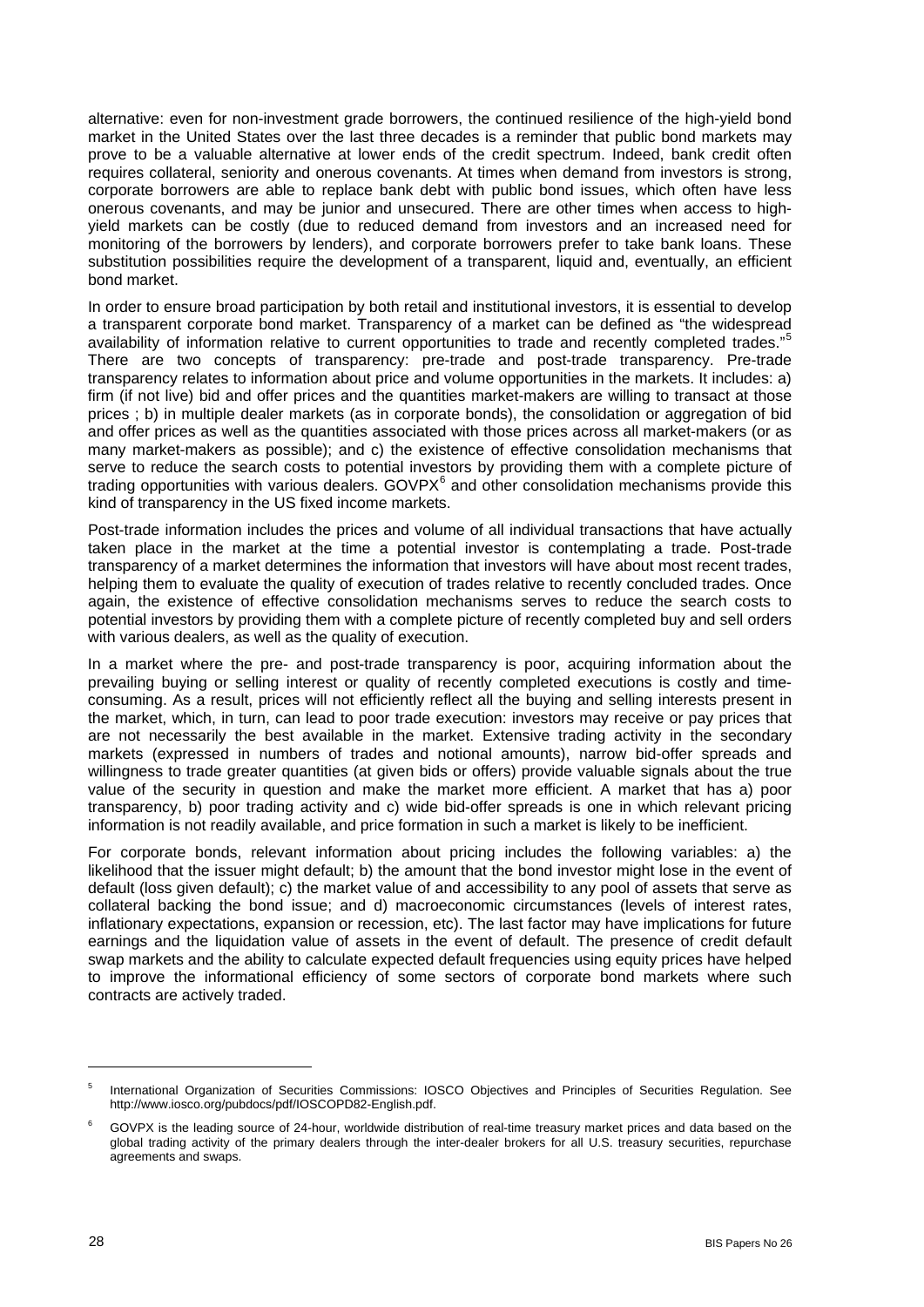## **5. Conclusion**

This paper's focus has been on the need to make structural reforms in the areas of bankruptcy codes, legal contract enforcement, corporate governance and investor protection. It has also examined issues relating to improving the development of corporate bond markets, with particular emphasis on the importance of transparency and efficient price discovery. In conclusion, I want to draw attention to another issue that must be addressed: the existence of a reliable and liquid government benchmark yield curve. The government curve signals to the corporate borrower the cost of risk-free borrowing at different maturities. This benchmark risk-free rate of borrowing at each maturity reduces the problem of figuring out the cost of corporate borrowing to the task of determining the spread over the risk-free borrowing rate. This spread is the compensation that potential lenders demand for bearing a) increased credit risk; b) increased liquidity risk; c) more complex contractual risks (callability, for example); and d) any tax differences that may exist.

In periods of deficits, most governments borrow, so the availability of an active government benchmark is not usually a big issue. However, when a government faces an economy that produces surpluses year after year, it is more difficult to justify borrowing. The recent decision by the Australian government and the Reserve Bank of Australia to consolidate the benchmarks and continue to borrow despite the surplus generated by the Australian economy is a case in point.

Is it welfare-improving for a government to provide the benchmark for the rest of the credit markets? Government bonds play a special role in the provision of liquidity to the private sector that cannot be easily replicated by other private sector instruments.<sup>[7](#page-5-0)</sup> They provide the role of "safe havens" in periods of crisis, and as such command an ex ante premium, as investors are willing to pay a higher price to insure themselves against future liquidity crises. In addition, the incremental information value of government bonds is greater as the term of the bonds increases. All this implies that government bonds may have a special value to investors in an economy and may command a premium as a consequence. Thus, by offering such bonds, governments may be able to borrow more cheaply, and, at the same time, provide an important "price discovery" mechanism for corporate borrowers.

-

<span id="page-5-0"></span><sup>7</sup> See Diamond (1965) and Woodford (1990), for example.